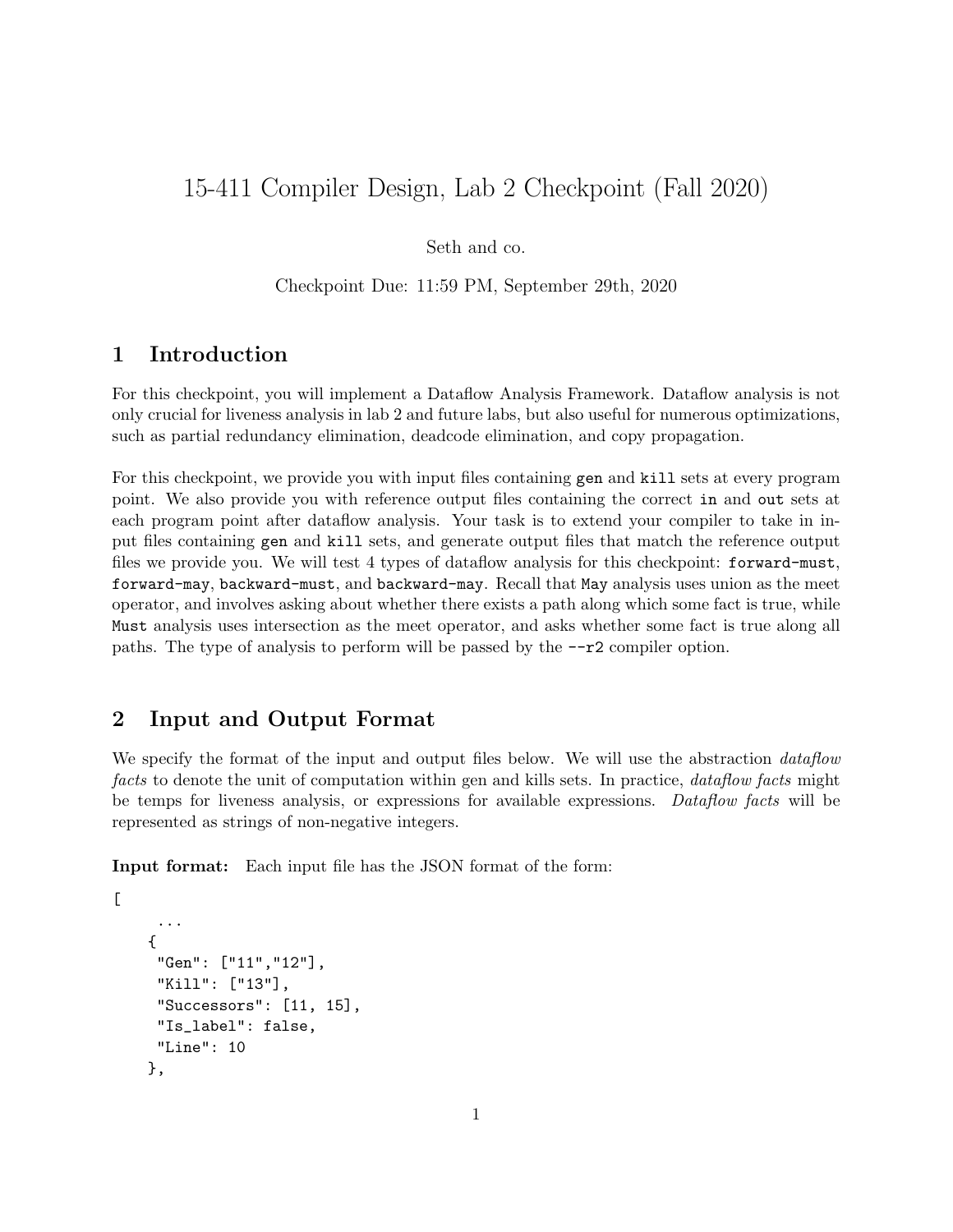```
...
]
```
The input is a JSON array of JSON objects. Each JSON object contains information necessary for dataflow analysis at a single program point. Below is breakdown of what each field in a JSON object means: Here is a breakdown of what each field means:.

- Gen: Array of strings. Denotes the facts in the gen set at this program point.
- Kill: Array of strings. Denotes the facts in the kill set at this program point.
- Successors: Array of integers. Denotes the line numbers of the successors of this program point. For example, a normal instruction has a single successor which is the next line, a jump instruction has a single successor which might not be the next line, a conditional jump instruction has two successors, while a return instruction does not have any successors. For this checkpoint, all program points have at most 2 successors.
- Is label: A boolean. Denotes whether the current instruction is a label. Labels are the targets for jump and conditional jump instructions and the beginning of basic blocks. This field is not necessary for correct dataflow analysis, but might help when building a control flow graph. You can assume that if a program point is a label, its gen and kill sets are empty.
- Line: An integer. Denotes the line number of this program point. You can actually infer this field from the index of this program point within the Points array, but we include this field to aid you with debugging.

Output format: The reference output files we provide you has the JSON format of the form:

```
\Gamma...
  {
     "In": ["11", "12", "14"],
     "Out": ["13", "14"],
     "Line": 10
  },
  ...
]
```
The output is a JSON array of JSON objects. Below is breakdown of what each field in a JSON object means:

- In: Array of strings. Denotes the *facts* in the In set at this program point after performing dataflow analysis.
- Out: Array of strings. Denotes the facts in the 0ut set at this program point after performing dataflow analysis.
- Line: An integer. Denotes the line number of this program point. Note that this field is optional and not checked by the verifier. However, having this field will probably aid your debugging.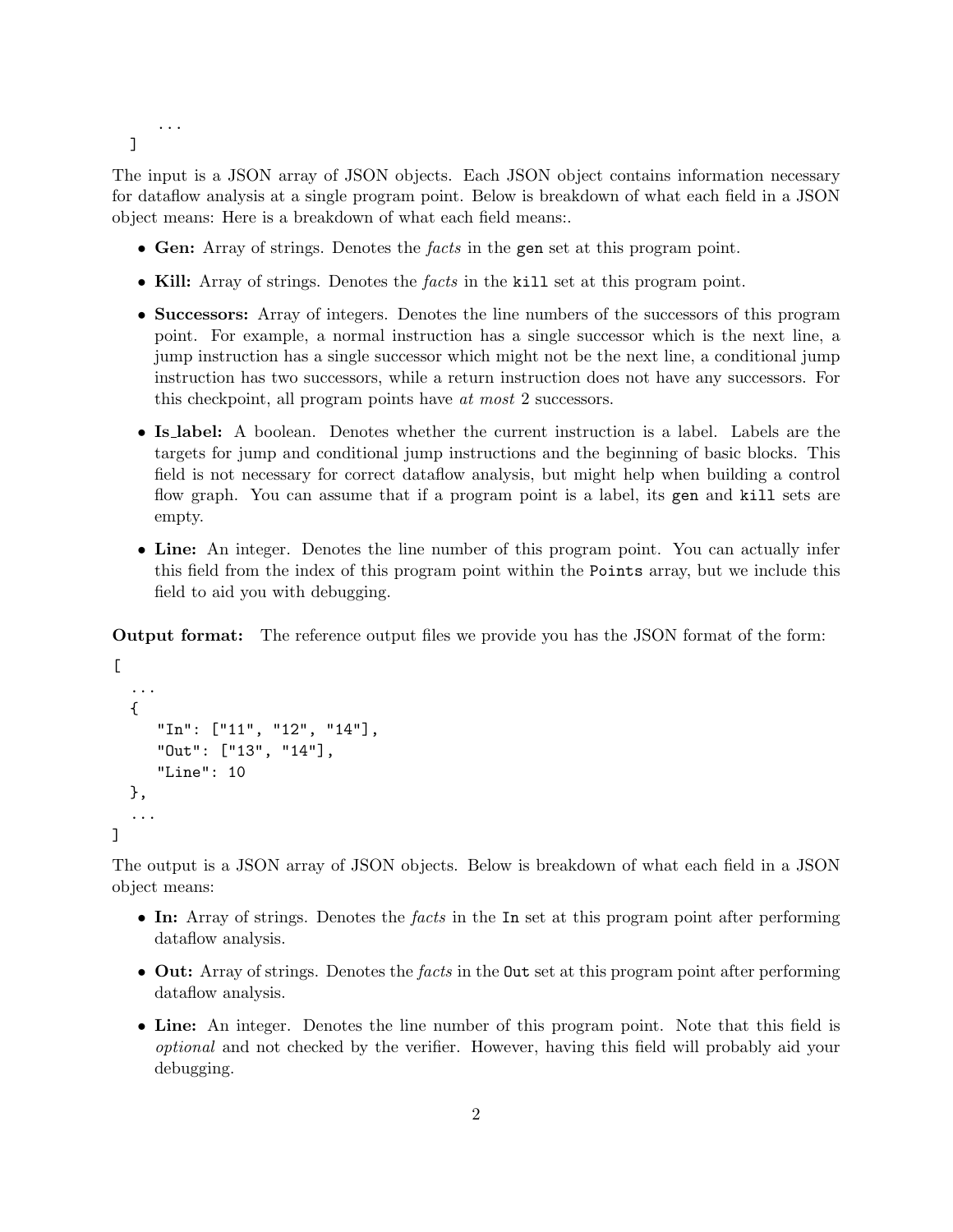The output file must contain the exact same program points as the input file in the same order. Since the result of dataflow analysis is deterministic, we provide you the reference output files, which will be compared against the output files emitted by your compiler. The verifier checks that at each program point, the In and Out sets of your output file and the reference output file contain the same facts (though the ordering of the facts within In and Out sets can be different).

**Running the verifier:** Your compiler is expected to recognize an option  $-\tau$  which, when present on the command line, tells the compiler to run the  $L2$  checkpoint. When  $-\tau^2$  is present, the source file passed in will be an input file for this checkpoint. The  $-\tau^2$  option takes a single argument denoting the type of dataflow analysis to be performed. The type can be one of forward-may, forward-must, backward-may, backward-must.

The input files for this checkpoint are generated from the L2 test files. The input file generated from the L2 test file foo.12 will be named foo.12.in. Each input file has 4 corresponding reference output files for each of the 4 different types of dataflow analysis. All 4 reference output files are named foo.l2.out but are placed in different directories. For example, the reference output files for l2-basic-checkpoint/foo.l2.in are l2-basic-checkpoint-forward-may/foo.l2.out, l2-basic-checkpoint-forward-must/foo.l2.out, l2-basic-checkpoint-backward-may/foo.l2.out, and l2-basic-checkpoint-backward-must/foo.l2.out.

Given the  $-\tau$ 2 option and source file foo.12.in, your compiler should generate a output file called foo.l2.out in the same directory as foo.l2.in according to the JSON output format specified above. The verifier will then read the output file generated by your compiler and compare with the reference output file we provide you.

The verifier is an executable in the dist/verifier directory. To run the verifier on all input files in a certain directory, such as  $dist/test/12$ -basic-checkpoint, you can run the command ../runverifier l2-basic-checkpoint in dist/compiler. The runverifier script will make your compiler using the command make lab2, pass in each input file to your compiler with the --r2 option to generate an output file, and then pass the generated output file to the verifier for scoring. By default, runverifier runs your compiler with all 4 types of dataflow analysis on each input file. You can pass in the flags --forward-may, --forward-must, --backward-may, and --backward-must so that runverifier only runs the passed in types of dataflow analysis on each input file. The output files generated by your compiler would be placed in dist/log/l2-basic-checkpoint. For each input file, only the output file for the last run will be found in the log (so if for an input file you passed the forward-may and forward-must directions but failed backward-may, the log file in the log will be your output for backward-may).

We provide 2 different verifier executables, for mac and ubuntu. On a mac, you should pass the --mac flag to the runverifier script. If no flag is passed, runverifier uses the ubuntu executable by default. We don't provide a verifier executable for windows, so if you are using the windows system, your best option might be to run the verifier on the docker containers we provide you.

Alternatively, you can also test a single pair of output file and reference output file with the verifier by running <verifier executable path> <your\_output\_file\_path> <reference\_output\_file\_path>.